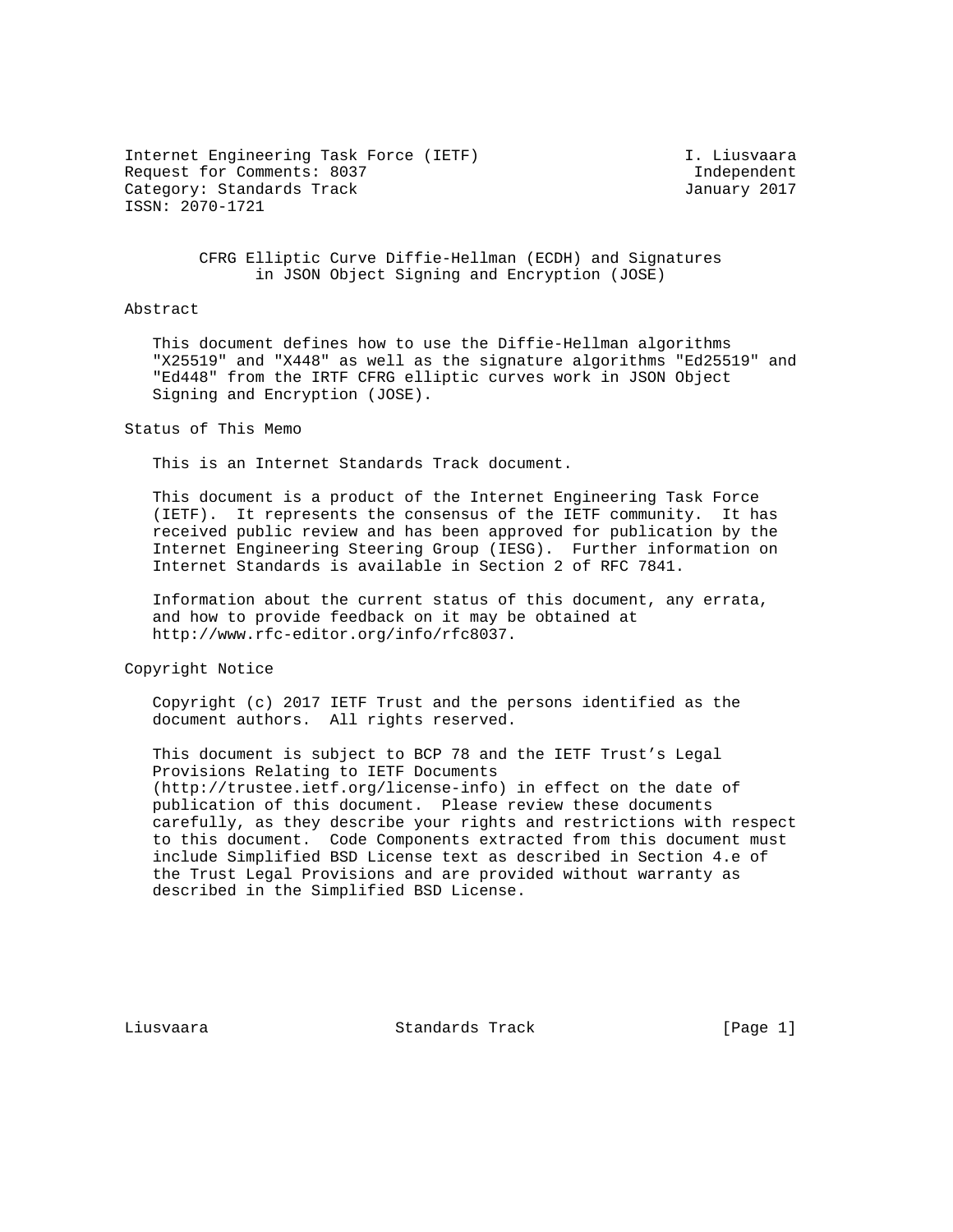Table of Contents

| $\mathbf{1}$     | Introduction                                                                                                                                                                                                                                      | $\mathfrak{D}$ |
|------------------|---------------------------------------------------------------------------------------------------------------------------------------------------------------------------------------------------------------------------------------------------|----------------|
| 1.1.             |                                                                                                                                                                                                                                                   | 3              |
| 2.               |                                                                                                                                                                                                                                                   | $\mathcal{R}$  |
| $\overline{3}$ . |                                                                                                                                                                                                                                                   | $\overline{4}$ |
|                  |                                                                                                                                                                                                                                                   | 4              |
|                  |                                                                                                                                                                                                                                                   | 4              |
|                  |                                                                                                                                                                                                                                                   | $\overline{4}$ |
|                  |                                                                                                                                                                                                                                                   | $\overline{4}$ |
|                  | 3.2.1. Performing the ECDH Operation                                                                                                                                                                                                              | 5              |
| $4$ .            |                                                                                                                                                                                                                                                   | 5              |
| 5 <sub>1</sub>   |                                                                                                                                                                                                                                                   | 6              |
| 6                |                                                                                                                                                                                                                                                   | 8              |
| $6.1$ .          | Normative References                                                                                                                                                                                                                              | 8              |
| 6.2.             | Informative References                                                                                                                                                                                                                            | 8              |
|                  |                                                                                                                                                                                                                                                   | 9              |
|                  |                                                                                                                                                                                                                                                   | 9              |
| A.2.             |                                                                                                                                                                                                                                                   | 9              |
|                  | A.3. JWK Thumbprint Canonicalization                                                                                                                                                                                                              | 9              |
| A.4.             |                                                                                                                                                                                                                                                   | 10             |
| A.5.             |                                                                                                                                                                                                                                                   | 11             |
| A.6.             |                                                                                                                                                                                                                                                   | 11             |
| A. 7.            | ECDH-ES with $X448$                                                                                                                                                                                                                               | 12             |
|                  | Acknowledgements<br>. The contract of the contract of the contract of the contract of the contract of the contract of the contract of the contract of the contract of the contract of the contract of the contract of the contract of the contrac | 14             |
|                  | Author's Address                                                                                                                                                                                                                                  | 14             |

## 1. Introduction

 The Internet Research Task Force (IRTF) Crypto Forum Research Group (CFRG) selected new Diffie-Hellman algorithms ("X25519" and "X448"; [RFC7748]) and signature algorithms ("Ed25519" and "Ed448"; [RFC8032]) for asymmetric key cryptography. This document defines how to use those algorithms in JOSE in an interoperable manner.

 This document defines the conventions to use in the context of [RFC7515], [RFC7516], and [RFC7517].

 While the CFRG also defined two pairs of isogenous elliptic curves that underlie these algorithms, these curves are not directly exposed, as the algorithms laid on top are sufficient for the purposes of JOSE and are much easier to use.

 All inputs to and outputs from the Elliptic Curve Diffie-Hellman (ECDH) and signature functions are defined to be octet strings, with the exception of outputs of verification functions, which are booleans.

Liusvaara Standards Track [Page 2]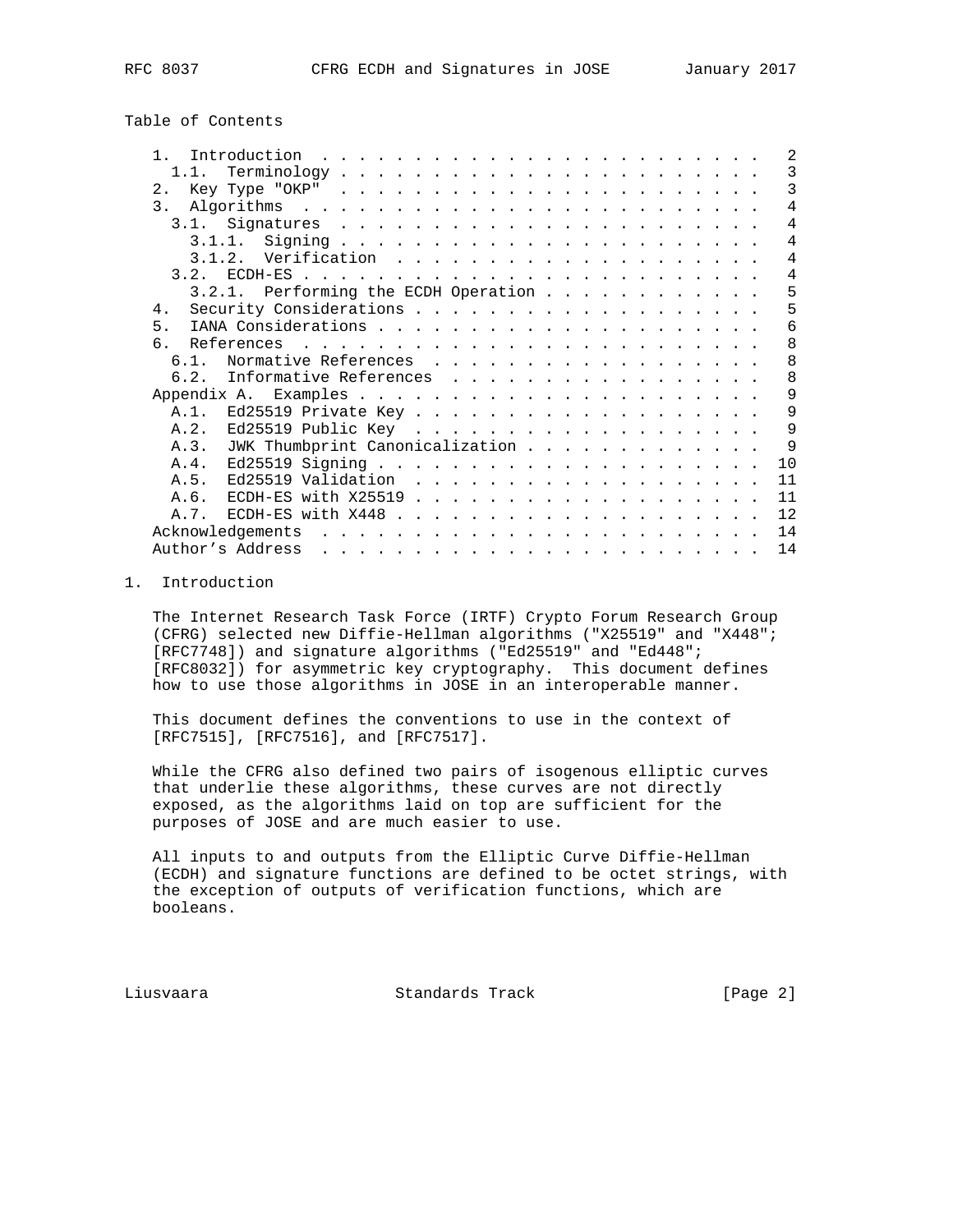## 1.1. Terminology

 The key words "MUST", "MUST NOT", "REQUIRED", "SHALL", "SHALL NOT", "SHOULD", "SHOULD NOT", "RECOMMENDED", "MAY", and "OPTIONAL" in this document are to be interpreted as described in [RFC2119].

"JWS Signing Input" and "JWS Signature" are defined by [RFC7515].

 "Key Agreement with Elliptic Curve Diffie-Hellman Ephemeral Static" is defined by Section 4.6 of [RFC7518].

 The JOSE key format ("JSON Web Key (JWK)") is defined by [RFC7517] and thumbprints for it ("JSON Web Key (JWK) Thumbprint") in [RFC7638].

2. Key Type "OKP"

 A new key type (kty) value "OKP" (Octet Key Pair) is defined for public key algorithms that use octet strings as private and public keys. It has the following parameters:

- o The parameter "kty" MUST be "OKP".
- o The parameter "crv" MUST be present and contain the subtype of the key (from the "JSON Web Elliptic Curve" registry).
- o The parameter "x" MUST be present and contain the public key encoded using the base64url [RFC4648] encoding.
- o The parameter "d" MUST be present for private keys and contain the private key encoded using the base64url encoding. This parameter MUST NOT be present for public keys.

 Note: Do not assume that there is an underlying elliptic curve, despite the existence of the "crv" and "x" parameters. (For instance, this key type could be extended to represent Diffie-Hellman (DH) algorithms based on hyperelliptic surfaces.)

 When calculating JWK Thumbprints [RFC7638], the three public key fields are included in the hash input in lexicographic order: "crv", "kty", and "x".

Liusvaara Standards Track [Page 3]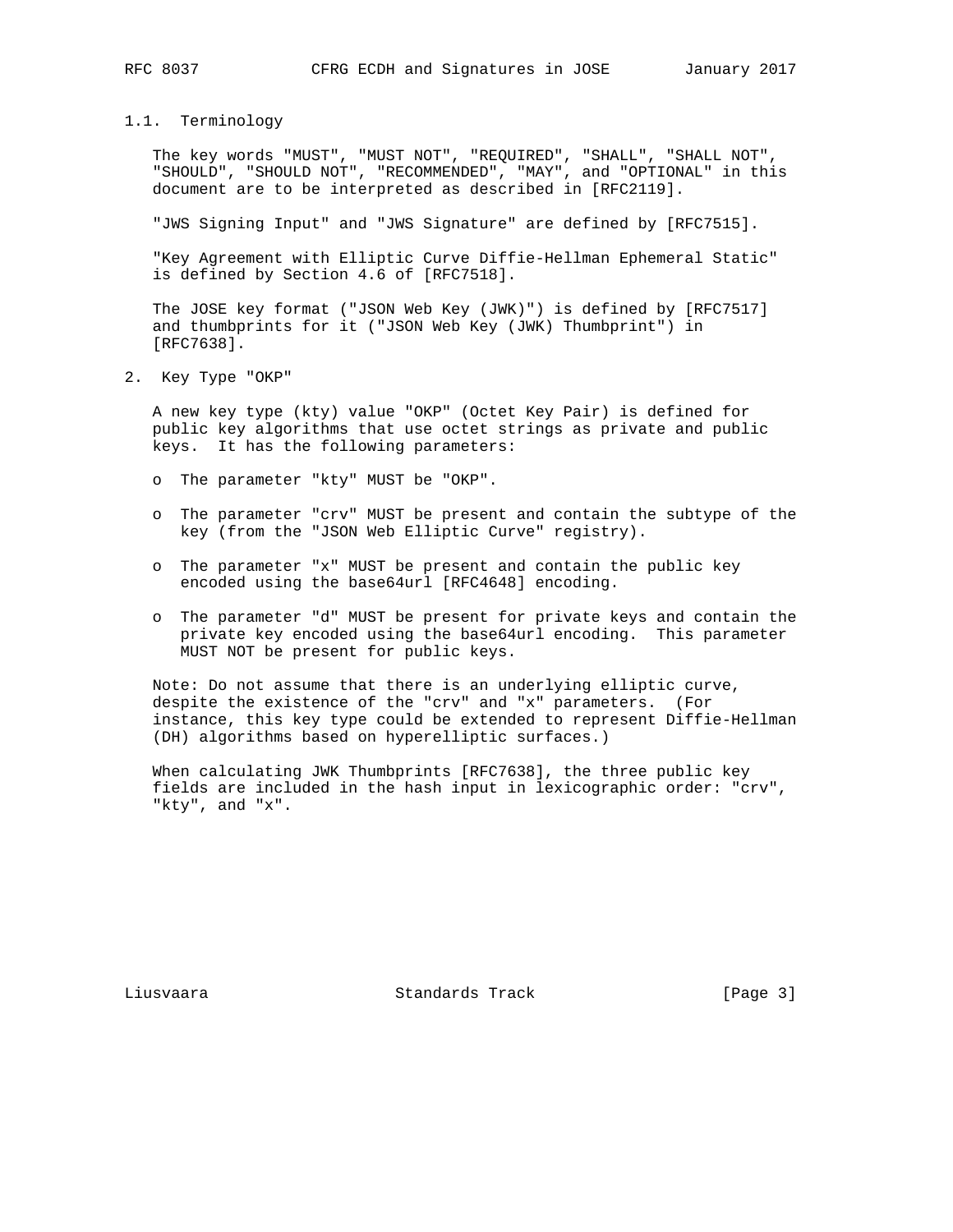### 3. Algorithms

#### 3.1. Signatures

 For the purpose of using the Edwards-curve Digital Signature Algorithm (EdDSA) for signing data using "JSON Web Signature (JWS)" [RFC7515], algorithm "EdDSA" is defined here, to be applied as the value of the "alg" parameter.

The following key subtypes are defined here for use with EdDSA:

| "cry"   | EdDSA Variant |
|---------|---------------|
| Ed25519 | Ed25519       |
| Ed448   | Ed448         |

 The key type used with these keys is "OKP" and the algorithm used for signing is "EdDSA". These subtypes MUST NOT be used for Elliptic Curve Diffie-Hellman Ephemeral Static (ECDH-ES).

 The EdDSA variant used is determined by the subtype of the key (Ed25519 for "Ed25519" and Ed448 for "Ed448").

### 3.1.1. Signing

 Signing for these is performed by applying the signing algorithm defined in [RFC8032] to the private key (as private key), public key (as public key), and the JWS Signing Input (as message). The resulting signature is the JWS Signature. All inputs and outputs are octet strings.

# 3.1.2. Verification

 Verification is performed by applying the verification algorithm defined in [RFC8032] to the public key (as public key), the JWS Signing Input (as message), and the JWS Signature (as signature). All inputs are octet strings. If the algorithm accepts, the signature is valid; otherwise, the signature is invalid.

# 3.2. ECDH-ES

 The following key subtypes are defined here for purpose of "Key Agreement with Elliptic Curve Diffie-Hellman Ephemeral Static" (ECDH-ES):

| "cry"  | ECDH Function Applied |
|--------|-----------------------|
| X25519 | X25519                |
| X448   | X448                  |

Liusvaara Standards Track [Page 4]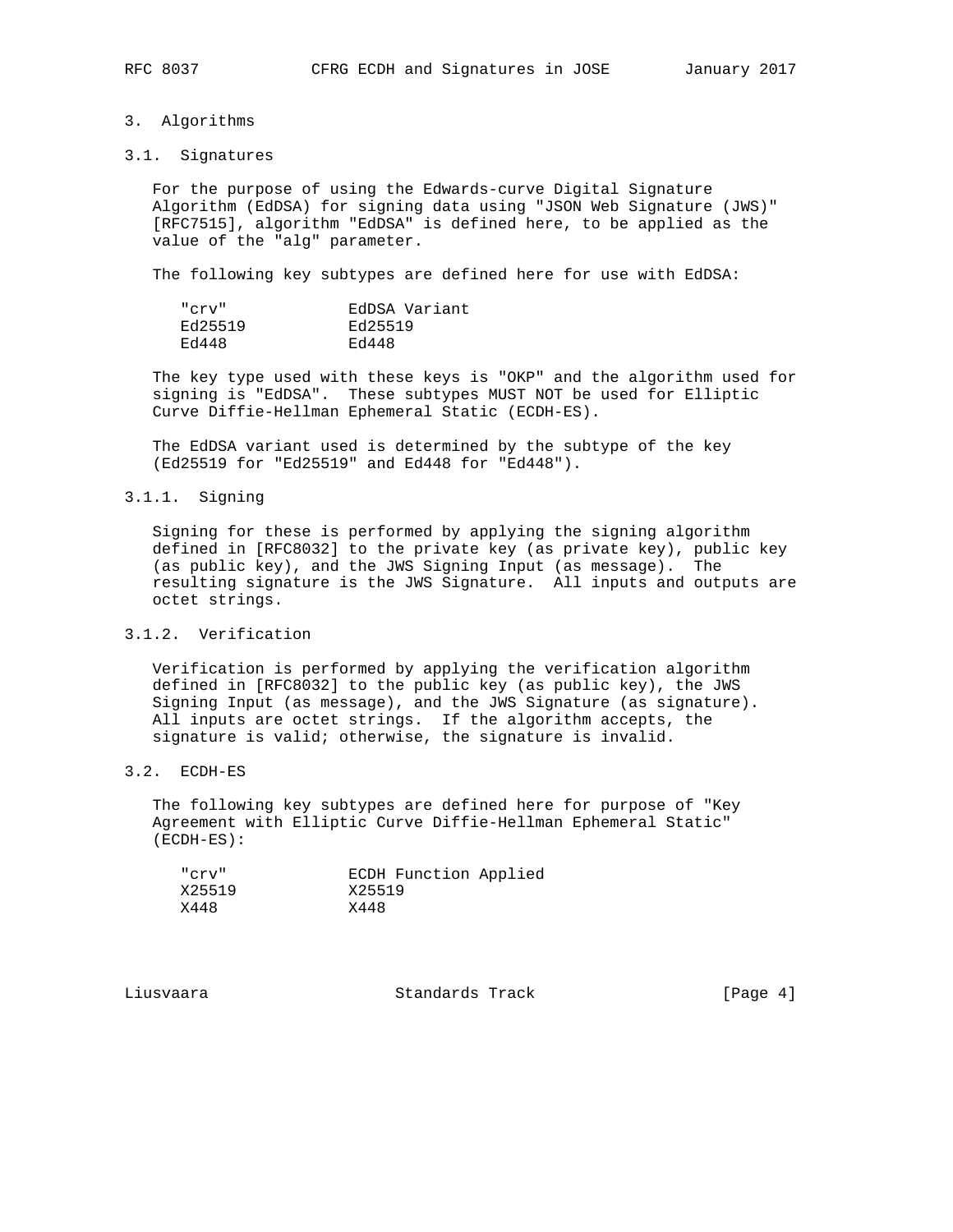The key type used with these keys is "OKP". These subtypes MUST NOT be used for signing.

 Section 4.6 of [RFC7518] defines the ECDH-ES algorithms "ECDH-ES+A128KW", "ECDH-ES+A192KW", "ECDH-ES+A256KW", and "ECDH-ES".

### 3.2.1. Performing the ECDH Operation

The "x" parameter of the "epk" field is set as follows:

 Apply the appropriate ECDH function to the ephemeral private key (as scalar input) and the standard base point (as u-coordinate input). The base64url encoding of the output is the value for the "x" parameter of the "epk" field. All inputs and outputs are octet strings.

 The Z value (raw key agreement output) for key agreement (to be used in subsequent Key Derivation Function (KDF) as per Section 4.6.2 of [RFC7518]) is determined as follows:

 Apply the appropriate ECDH function to the ephemeral private key (as scalar input) and receiver public key (as u-coordinate input). The output is the Z value. All inputs and outputs are octet strings.

4. Security Considerations

Security considerations from [RFC7748] and [RFC8032] apply here.

 Do not separate key material from information about what key subtype it is for. When using keys, check that the algorithm is compatible with the key subtype for the key. To do otherwise opens the system up to attacks via mixing up algorithms. It is particularly dangerous to mix up signature and Message Authentication Code (MAC) algorithms.

 Although for Ed25519 and Ed448, the signature binds the key used for signing, do not assume this, as there are many signature algorithms that fail to make such a binding. If key-binding is desired, include the key used for signing either inside the JWS protected header or the data to sign.

 If key generation or batch signature verification is performed, a well-seeded cryptographic random number generator is REQUIRED. Signing and non-batch signature verification are deterministic operations and do not need random numbers of any kind.

Liusvaara Standards Track [Page 5]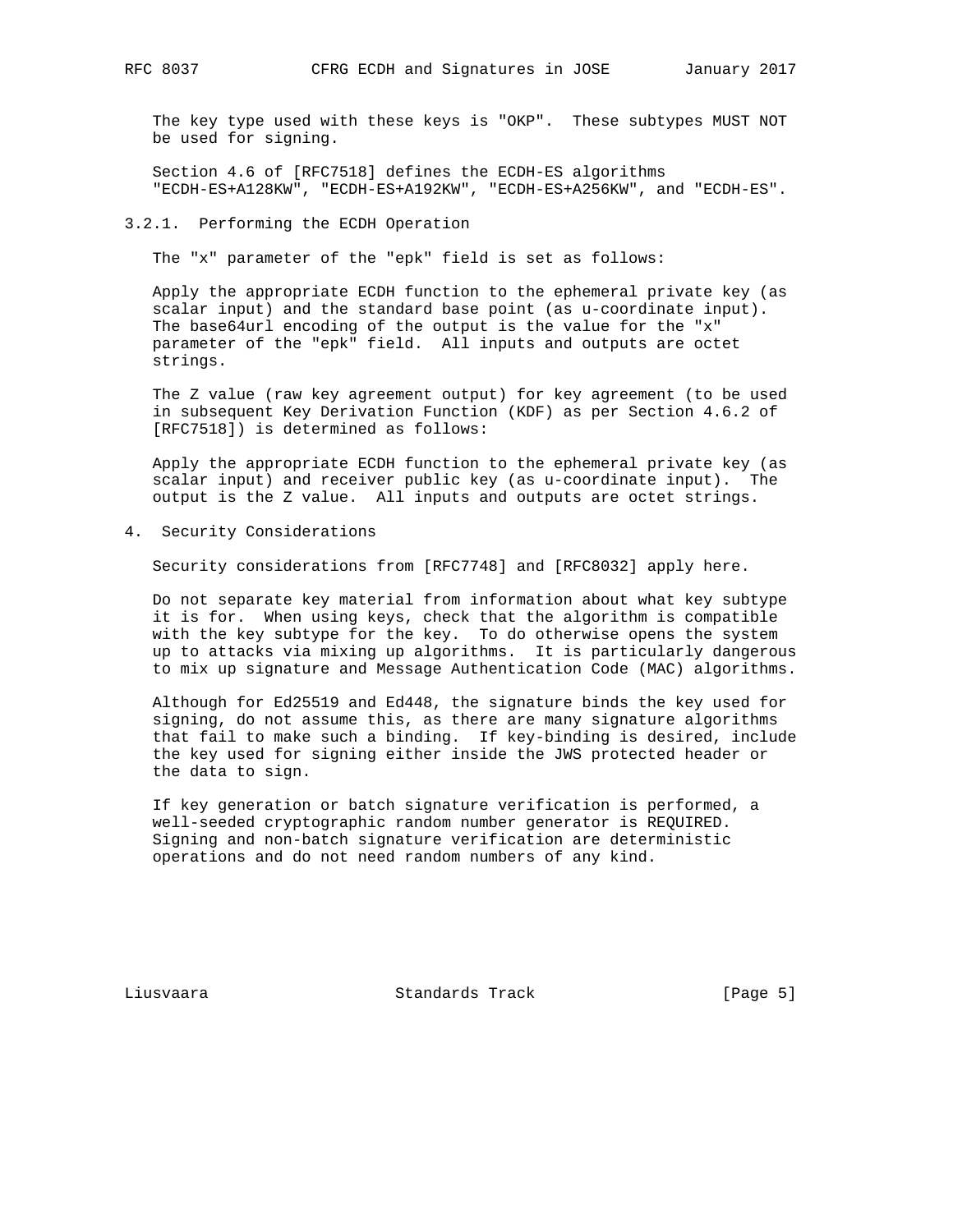The JSON Web Algorithm (JWA) ECDH-ES KDF construction does not mix keys into the final shared secret. In key exchange, such mixing could be a bad mistake; whereas here either the receiver public key has to be chosen maliciously or the sender has to be malicious in order to cause problems. In either case, all security evaporates.

 The nominal security strengths of X25519 and X448 are ˜126 and ˜223 bits. Therefore, using 256-bit symmetric encryption (especially key wrapping and encryption) with X448 is RECOMMENDED.

5. IANA Considerations

The following has been added to the "JSON Web Key Types" registry:

- o "kty" Parameter Value: "OKP"
- o Key Type Description: Octet string key pairs
- o JOSE Implementation Requirements: Optional
- o Change Controller: IESG
- o Specification Document(s): Section 2 of RFC 8037

 The following has been added to the "JSON Web Key Parameters" registry:

 o Parameter Name: "crv" o Parameter Description: The subtype of key pair o Parameter Information Class: Public o Used with "kty" Value(s): "OKP" o Change Controller: IESG o Specification Document(s): Section 2 of RFC 8037 o Parameter Name: "d" o Parameter Description: The private key o Parameter Information Class: Private o Used with "kty" Value(s): "OKP" o Change Controller: IESG o Specification Document(s): Section 2 of RFC 8037 o Parameter Name: "x" o Parameter Description: The public key o Parameter Information Class: Public o Used with "kty" Value(s): "OKP"

- o Change Controller: IESG
- o Specification Document(s): Section 2 of RFC 8037

Liusvaara Standards Track [Page 6]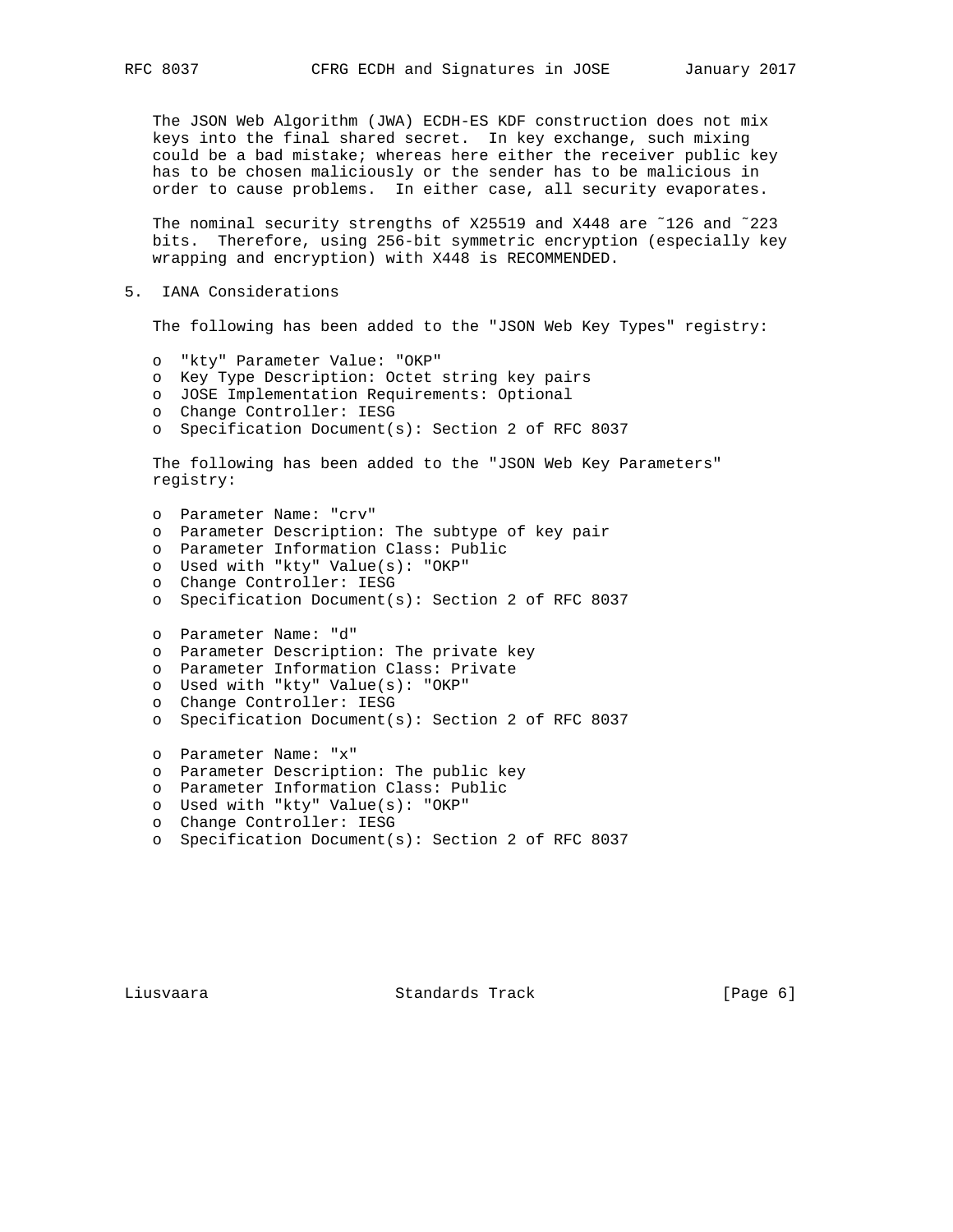```
 The following has been added to the "JSON Web Signature and
  Encryption Algorithms" registry:
  o Algorithm Name: "EdDSA"
  o Algorithm Description: EdDSA signature algorithms
  o Algorithm Usage Location(s): "alg"
  o JOSE Implementation Requirements: Optional
  o Change Controller: IESG
  o Specification Document(s): Section 3.1 of RFC 8037
  o Algorithm Analysis Documents(s): [RFC8032]
  The following has been added to the "JSON Web Key Elliptic Curve"
  registry:
  o Curve Name: "Ed25519"
  o Curve Description: Ed25519 signature algorithm key pairs
  o JOSE Implementation Requirements: Optional
  o Change Controller: IESG
  o Specification Document(s): Section 3.1 of RFC 8037
  o Curve Name: "Ed448"
  o Curve Description: Ed448 signature algorithm key pairs
  o JOSE Implementation Requirements: Optional
  o Change Controller: IESG
  o Specification Document(s): Section 3.1 of RFC 8037
  o Curve name: "X25519"
  o Curve Description: X25519 function key pairs
  o JOSE Implementation Requirements: Optional
  o Change Controller: IESG
  o Specification Document(s): Section 3.2 of RFC 8037
  o Analysis Documents(s): [RFC7748]
  o Curve Name: "X448"
  o Curve Description: X448 function key pairs
  o JOSE Implementation Requirements: Optional
o Change Controller: IESG
o Specification Document(s): Section 3.2 of RFC 8037
  o Analysis Documents(s): [RFC7748]
```
Liusvaara Standards Track [Page 7]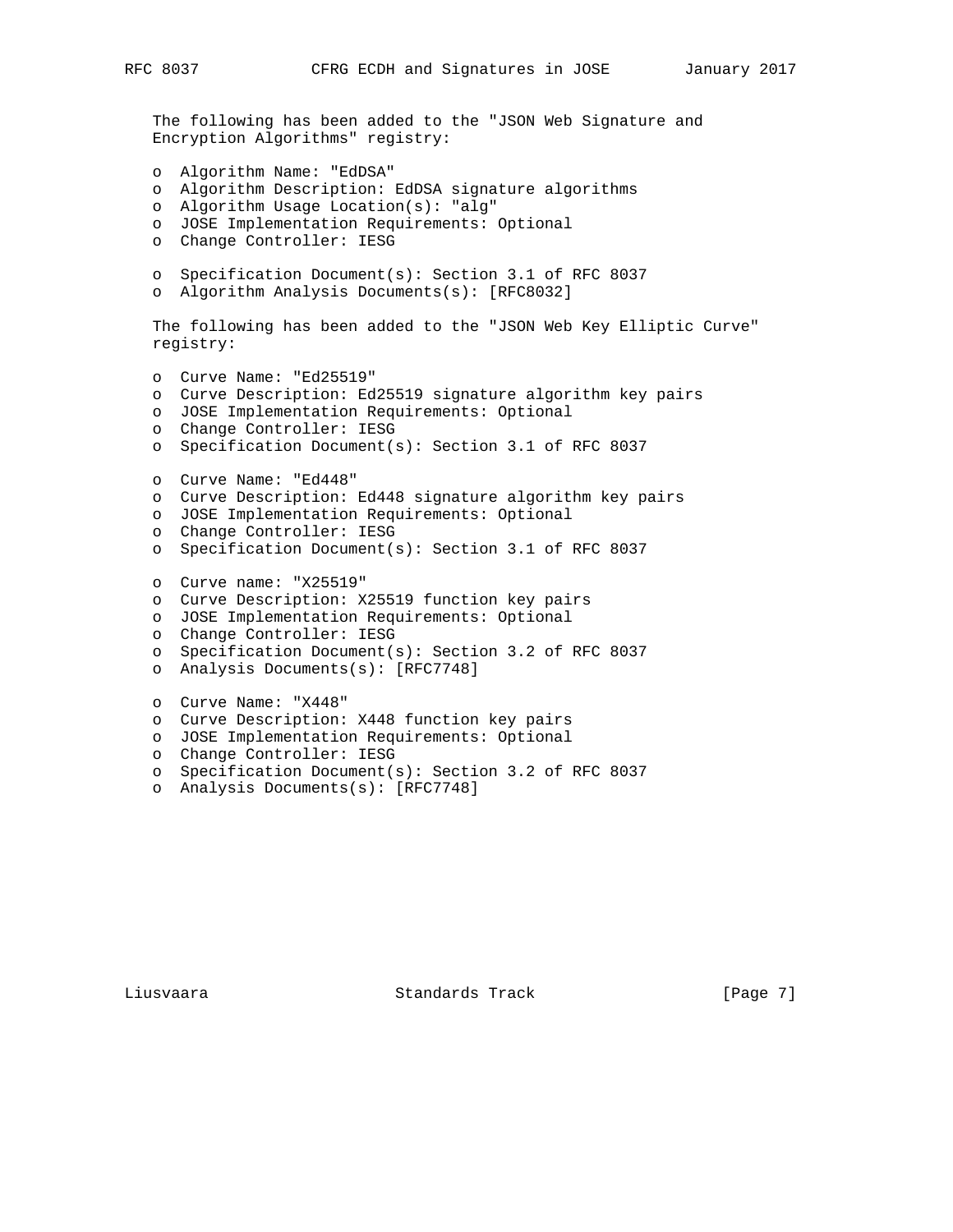## 6. References

- 6.1. Normative References
	- [RFC2119] Bradner, S., "Key words for use in RFCs to Indicate Requirement Levels", BCP 14, RFC 2119, DOI 10.17487/RFC2119, March 1997, <http://www.rfc-editor.org/info/rfc2119>.
	- [RFC4648] Josefsson, S., "The Base16, Base32, and Base64 Data Encodings", RFC 4648, DOI 10.17487/RFC4648, October 2006, <http://www.rfc-editor.org/info/rfc4648>.
	- [RFC7515] Jones, M., Bradley, J., and N. Sakimura, "JSON Web Signature (JWS)", RFC 7515, DOI 10.17487/RFC7515, May 2015, <http://www.rfc-editor.org/info/rfc7515>.
	- [RFC7517] Jones, M., "JSON Web Key (JWK)", RFC 7517, DOI 10.17487/RFC7517, May 2015, <http://www.rfc-editor.org/info/rfc7517>.
	- [RFC7518] Jones, M., "JSON Web Algorithms (JWA)", RFC 7518, DOI 10.17487/RFC7518, May 2015, <http://www.rfc-editor.org/info/rfc7518>.
- [RFC7638] Jones, M. and N. Sakimura, "JSON Web Key (JWK) Thumbprint", RFC 7638, DOI 10.17487/RFC7638, September 2015, <http://www.rfc-editor.org/info/rfc7638>.
	- [RFC7748] Langley, A., Hamburg, M., and S. Turner, "Elliptic Curves for Security", RFC 7748, DOI 10.17487/RFC7748, January 2016, <http://www.rfc-editor.org/info/rfc7748>.
	- [RFC8032] Josefsson, S. and I. Liusvaara, "Edwards-Curve Digital Signature Algorithm (EdDSA)", RFC 8032, DOI 10.17487/RFC8032, January 2017, <http://www.rfc-editor.org/info/rfc8032>.

### 6.2. Informative References

 [RFC7516] Jones, M. and J. Hildebrand, "JSON Web Encryption (JWE)", RFC 7516, DOI 10.17487/RFC7516, May 2015, <http://www.rfc-editor.org/info/rfc7516>.

Liusvaara Standards Track [Page 8]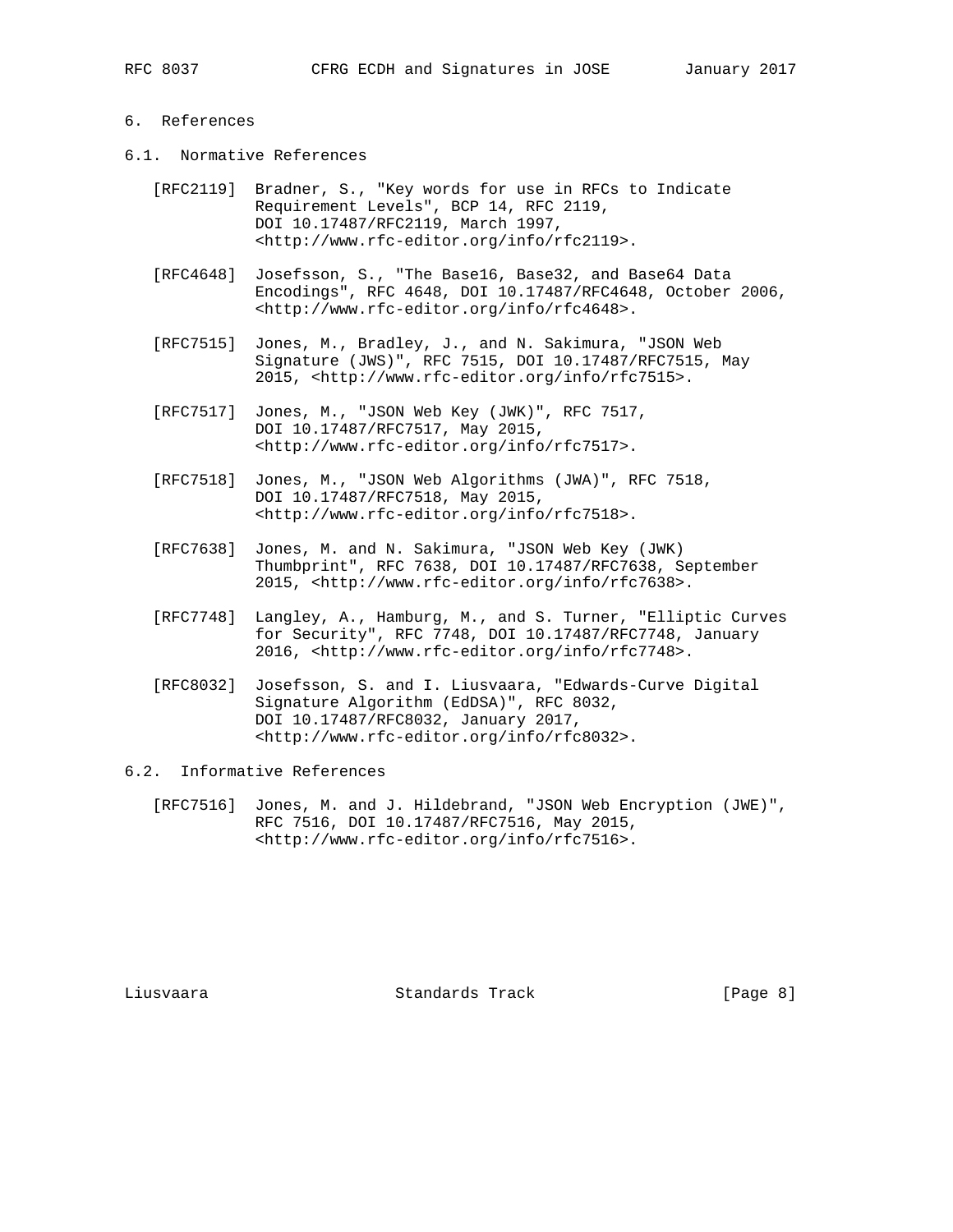Appendix A. Examples

 To the extent possible, these examples use material taken from test vectors of [RFC7748] and [RFC8032].

A.1. Ed25519 Private Key

 {"kty":"OKP","crv":"Ed25519", "d":"nWGxne\_9WmC6hEr0kuwsxERJxWl7MmkZcDusAxyuf2A", "x":"11qYAYKxCrfVS\_7TyWQHOg7hcvPapiMlrwIaaPcHURo"}

The hexadecimal dump of private key is:

 9d 61 b1 9d ef fd 5a 60 ba 84 4a f4 92 ec 2c c4 44 49 c5 69 7b 32 69 19 70 3b ac 03 1c ae 7f 60

And of the public key is:

 d7 5a 98 01 82 b1 0a b7 d5 4b fe d3 c9 64 07 3a 0e e1 72 f3 da a6 23 25 af 02 1a 68 f7 07 51 1a

A.2. Ed25519 Public Key

 This is the public part of the previous private key (which just omits "d"):

 {"kty":"OKP","crv":"Ed25519", "x":"11qYAYKxCrfVS\_7TyWQHOg7hcvPapiMlrwIaaPcHURo"}

A.3. JWK Thumbprint Canonicalization

 The JWK Thumbprint canonicalization of the two examples above (with a linebreak inserted for formatting reasons) is:

 {"crv":"Ed25519","kty":"OKP","x":"11qYAYKxCrfVS\_7TyWQHOg7hcvPapiMlrwI aaPcHURo"}

 Which has the SHA-256 hash (in hexadecimal) of 90facafea9b1556698540f70c0117a22ea37bd5cf3ed3c47093c1707282b4b89, which results in the base64url encoded JWK Thumbprint representation of "kPrK\_qmxVWaYVA9wwBF6Iuo3vVzz7TxHCTwXBygrS4k".

Liusvaara Standards Track [Page 9]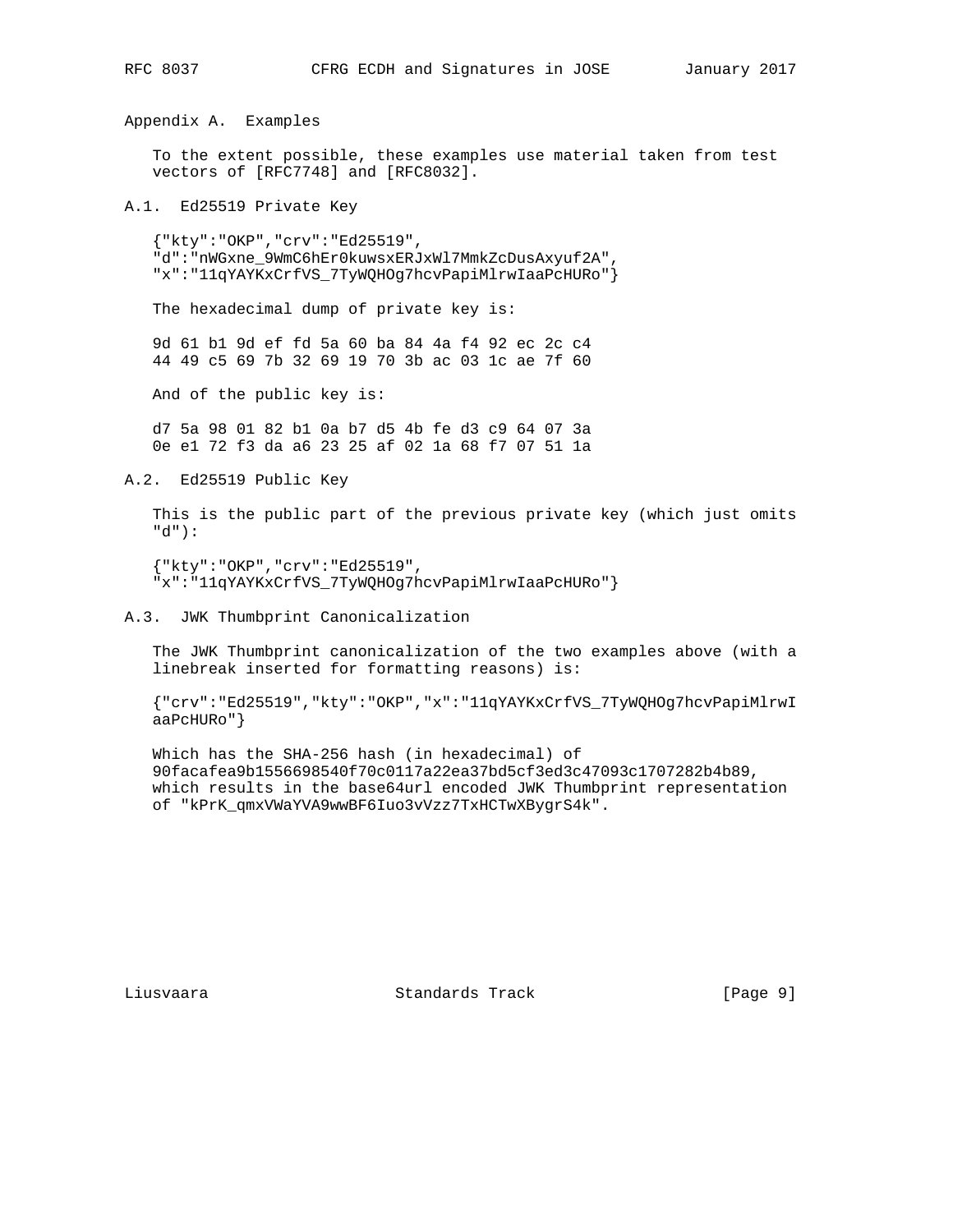A.4. Ed25519 Signing

The JWS protected header is:

{"alg":"EdDSA"}

This has the base64url encoding of:

eyJhbGciOiJFZERTQSJ9

The payload is (text):

Example of Ed25519 signing

This has the base64url encoding of:

RXhhbXBsZSBvZiBFZDI1NTE5IHNpZ25pbmc

 The JWS signing input is (a concatenation of base64url encoding of the (protected) header, a dot, and base64url encoding of the payload) is:

eyJhbGciOiJFZERTQSJ9.RXhhbXBsZSBvZiBFZDI1NTE5IHNpZ25pbmc

 Applying the Ed25519 signing algorithm using the private key, public key, and the JWS signing input yields the signature (hex):

 86 0c 98 d2 29 7f 30 60 a3 3f 42 73 96 72 d6 1b 53 cf 3a de fe d3 d3 c6 72 f3 20 dc 02 1b 41 1e 9d 59 b8 62 8d c3 51 e2 48 b8 8b 29 46 8e 0e 41 85 5b 0f b7 d8 3b b1 5b e9 02 bf cc b8 cd 0a 02

Converting this to base64url yields:

 hgyY0il\_MGCjP0JzlnLWG1PPOt7-09PGcvMg3AIbQR6dWbhijcNR4ki4iylGjg5BhVsPt 9g7sVvpAr\_MuM0KAg

 So the compact serialization of the JWS is (a concatenation of signing input, a dot, and base64url encoding of the signature):

 eyJhbGciOiJFZERTQSJ9.RXhhbXBsZSBvZiBFZDI1NTE5IHNpZ25pbmc.hgyY0il\_MGCj P0JzlnLWG1PPOt7-09PGcvMg3AIbQR6dWbhijcNR4ki4iylGjg5BhVsPt9g7sVvpAr\_Mu M0KAg

Liusvaara Standards Track [Page 10]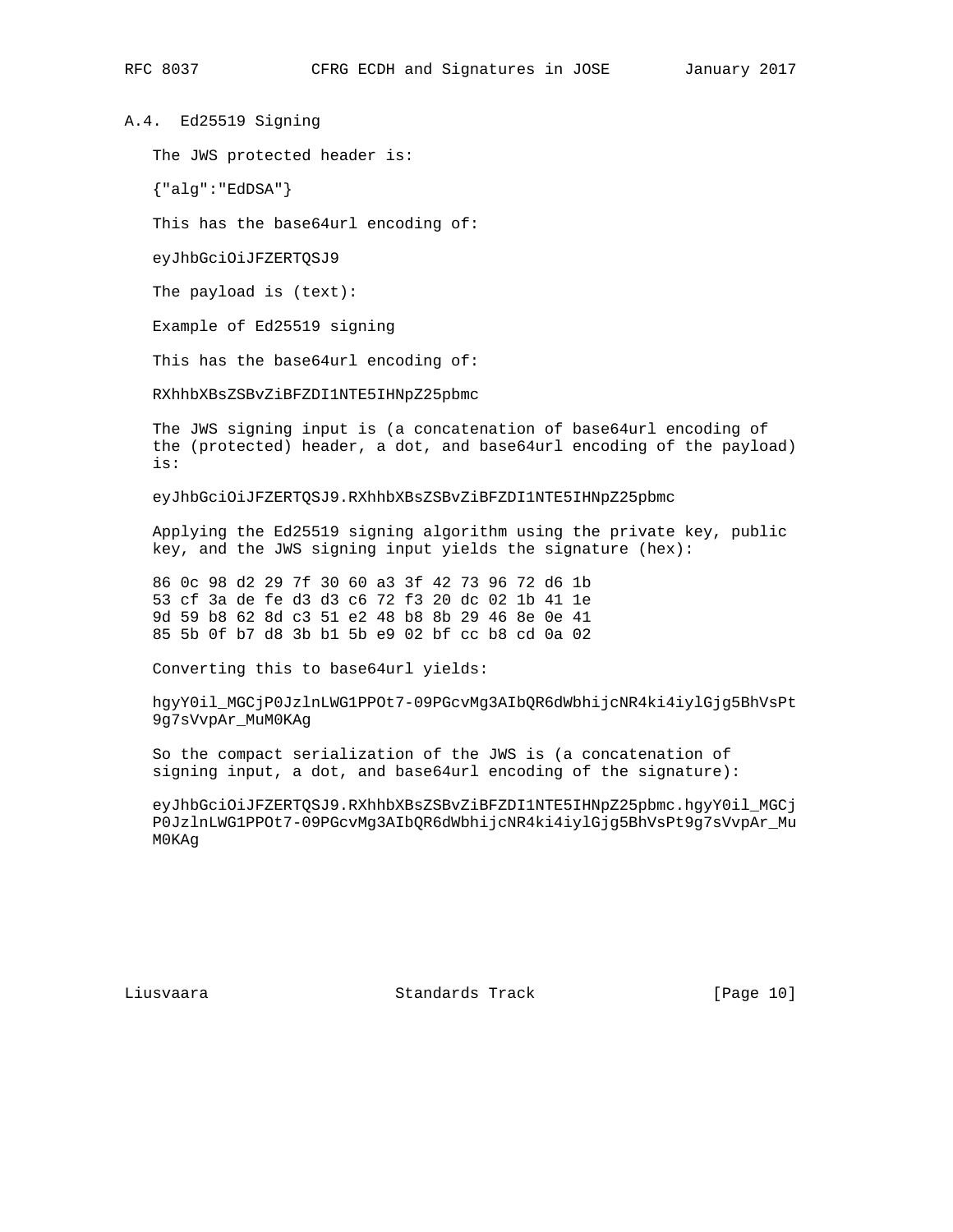## A.5. Ed25519 Validation

The JWS from the example above is:

 eyJhbGciOiJFZERTQSJ9.RXhhbXBsZSBvZiBFZDI1NTE5IHNpZ25pbmc.hgyY0il\_MGCj P0JzlnLWG1PPOt7-09PGcvMg3AIbQR6dWbhijcNR4ki4iylGjg5BhVsPt9g7sVvpAr\_Mu M0KAg

 This has 2 dots in it, so it might be valid a JWS. Base64url decoding the protected header yields:

{"alg":"EdDSA"}

 So this is an EdDSA signature. Now the key has: "kty":"OKP" and "crv":"Ed25519", so the signature is Ed25519 signature.

The signing input is the part before the second dot:

eyJhbGciOiJFZERTQSJ9.RXhhbXBsZSBvZiBFZDI1NTE5IHNpZ25pbmc

 Applying the Ed25519 verification algorithm to the public key, JWS signing input, and the signature yields true. So the signature is valid. The message is the base64url decoding of the part between the dots:

Example of Ed25519 Signing

A.6. ECDH-ES with X25519

The public key to encrypt to is:

 {"kty":"OKP","crv":"X25519","kid":"Bob", "x":"3p7bfXt9wbTTW2HC7OQ1Nz-DQ8hbeGdNrfx-FG-IK08"}

The public key from the target key is (hex):

 de 9e db 7d 7b 7d c1 b4 d3 5b 61 c2 ec e4 35 37 3f 83 43 c8 5b 78 67 4d ad fc 7e 14 6f 88 2b 4f

The ephemeral secret happens to be (hex):

 77 07 6d 0a 73 18 a5 7d 3c 16 c1 72 51 b2 66 45 df 4c 2f 87 eb c0 99 2a b1 77 fb a5 1d b9 2c 2a

So the ephemeral public key is X25519(ephkey, G) (hex):

 85 20 f0 09 89 30 a7 54 74 8b 7d dc b4 3e f7 5a 0d bf 3a 0d 26 38 1a f4 eb a4 a9 8e aa 9b 4e 6a

Liusvaara Standards Track [Page 11]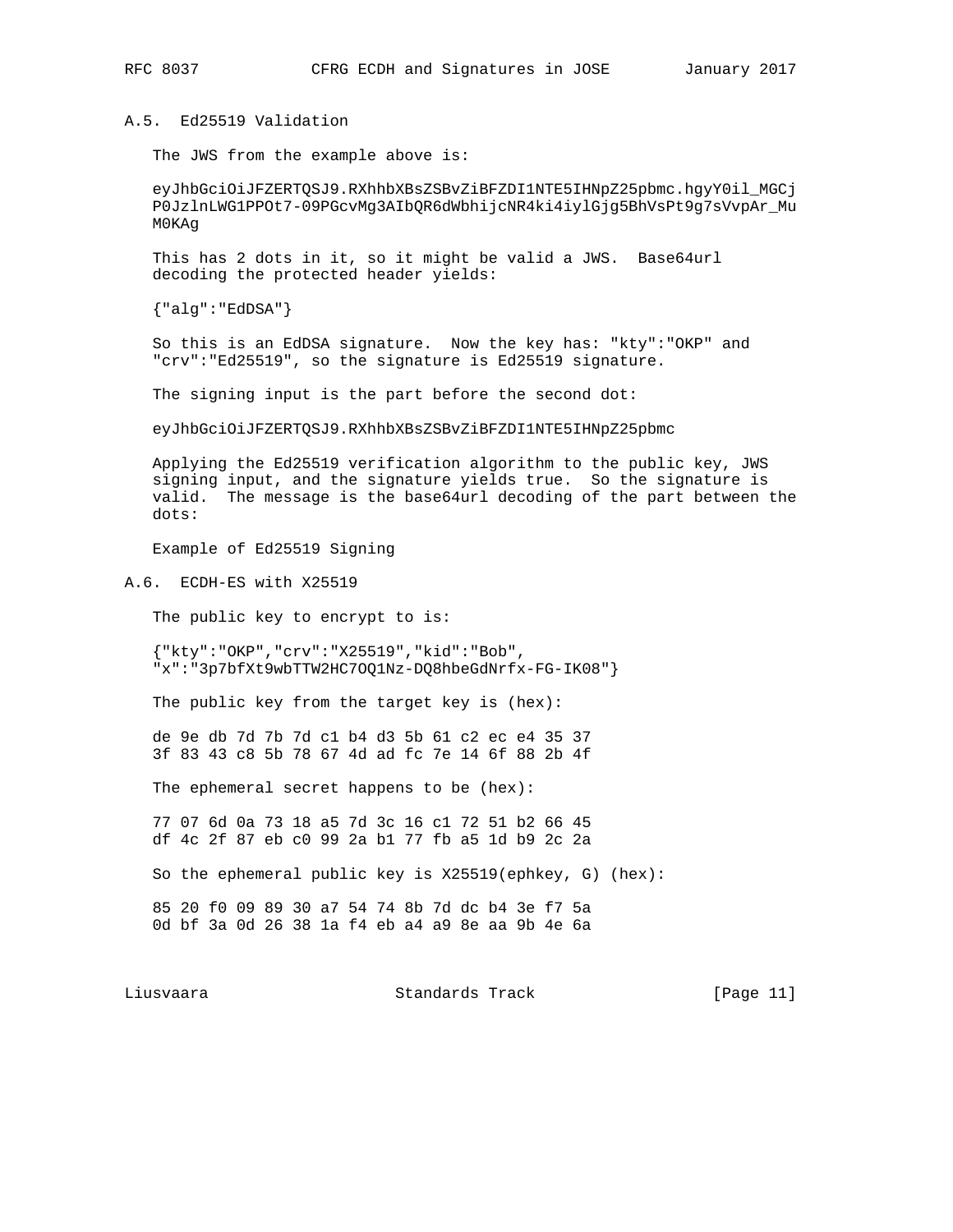This is represented as the ephemeral public key value:

 {"kty":"OKP","crv":"X25519", "x":"hSDwCYkwp1R0i33ctD73Wg2\_Og0mOBr066SpjqqbTmo"}

So the protected header could be, for example:

 {"alg":"ECDH-ES+A128KW","epk":{"kty":"OKP","crv":"X25519", "x":"hSDwCYkwp1R0i33ctD73Wg2\_Og0mOBr066SpjqqbTmo"}, "enc":"A128GCM","kid":"Bob"}

 And the sender computes the DH Z value as X25519(ephkey, recv\_pub) (hex):

 4a 5d 9d 5b a4 ce 2d e1 72 8e 3b f4 80 35 0f 25 e0 7e 21 c9 47 d1 9e 33 76 f0 9b 3c 1e 16 17 42

 The receiver computes the DH Z value as X25519(seckey, ephkey\_pub) (hex):

 4a 5d 9d 5b a4 ce 2d e1 72 8e 3b f4 80 35 0f 25 e0 7e 21 c9 47 d1 9e 33 76 f0 9b 3c 1e 16 17 42

 This is the same as the sender's value (both sides run this through the KDF before using it as a direct encryption key or AES128-KW key).

A.7. ECDH-ES with X448

 The public key to encrypt to (with a linebreak inserted for formatting reasons) is:

 {"kty":"OKP","crv":"X448","kid":"Dave", "x":"PreoKbDNIPW8\_AtZm2\_sz22kYnEHvbDU80W0MCfYuXL8PjT7QjKhPKcG3LV67D2 uB73BxnvzNgk"}

The public key from the target key is (hex):

 3e b7 a8 29 b0 cd 20 f5 bc fc 0b 59 9b 6f ec cf 6d a4 62 71 07 bd b0 d4 f3 45 b4 30 27 d8 b9 72 fc 3e 34 fb 42 32 a1 3c a7 06 dc b5 7a ec 3d ae 07 bd c1 c6 7b f3 36 09

The ephemeral secret happens to be (hex):

 9a 8f 49 25 d1 51 9f 57 75 cf 46 b0 4b 58 00 d4 ee 9e e8 ba e8 bc 55 65 d4 98 c2 8d d9 c9 ba f5 74 a9 41 97 44 89 73 91 00 63 82 a6 f1 27 ab 1d 9a c2 d8 c0 a5 98 72 6b

Liusvaara Standards Track [Page 12]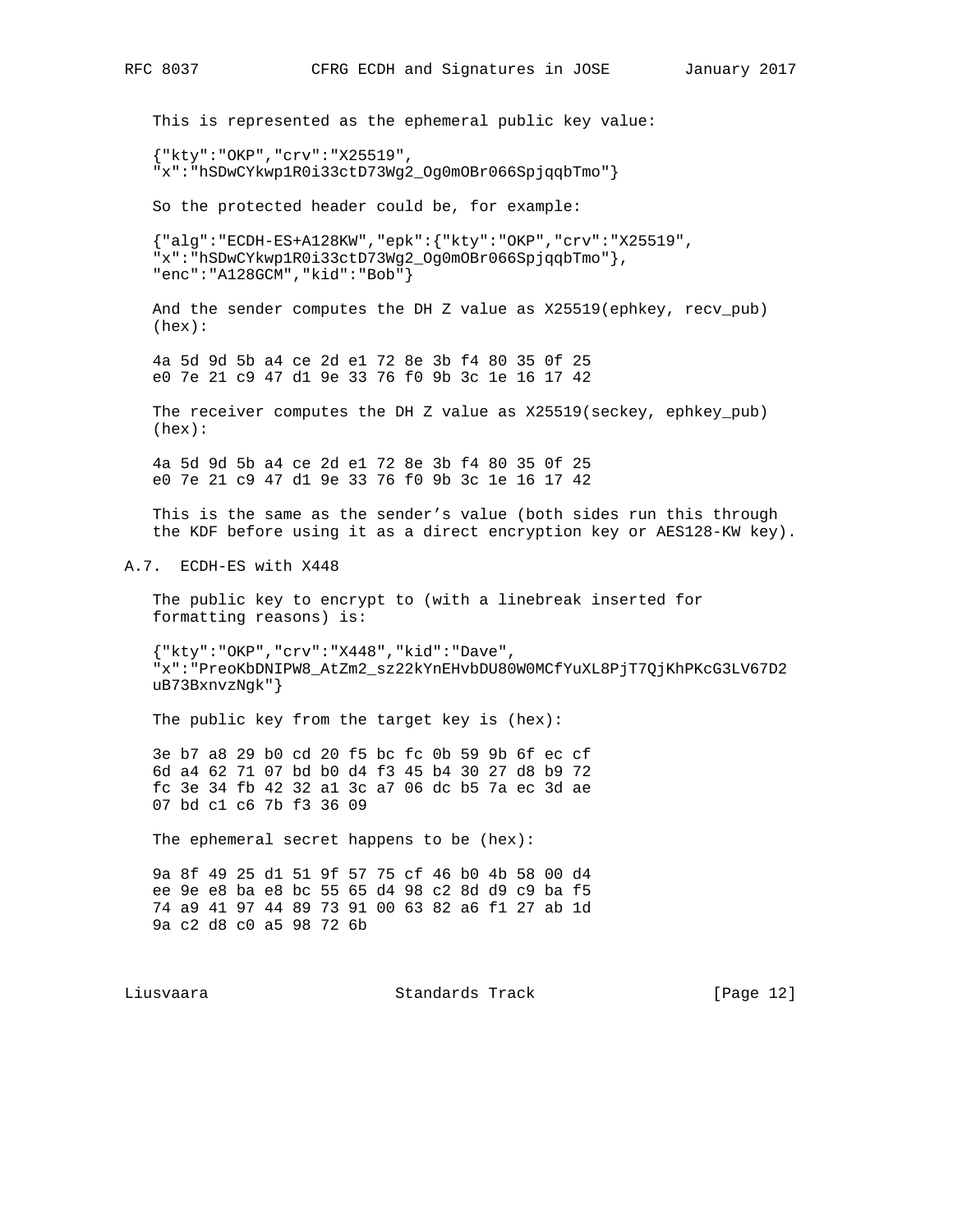So the ephemeral public key is X448(ephkey, G) (hex):

 9b 08 f7 cc 31 b7 e3 e6 7d 22 d5 ae a1 21 07 4a 27 3b d2 b8 3d e0 9c 63 fa a7 3d 2c 22 c5 d9 bb c8 36 64 72 41 d9 53 d4 0c 5b 12 da 88 12 0d 53 17 7f 80 e5 32 c4 1f a0

 This is packed into the ephemeral public key value (a linebreak inserted for formatting purposes):

 {"kty":"OKP","crv":"X448", "x":"mwj3zDG34-Z9ItWuoSEHSic70rg94Jxj-qc9LCLF2bvINmRyQdlT1AxbEtqIEg1 TF3-A5TLEH6A"}

 So the protected header could be, for example (a linebreak inserted for formatting purposes):

 {"alg":"ECDH-ES+A256KW","epk":{"kty":"OKP","crv":"X448", "x":"mwj3zDG34-Z9ItWuoSEHSic70rg94Jxj-qc9LCLF2bvINmRyQdlT1AxbEtqIEg1 TF3-A5TLEH6A"},"enc":"A256GCM","kid":"Dave"}

And the sender computes the DH Z value as X448(ephkey, recv\_pub) (hex):

 07 ff f4 18 1a c6 cc 95 ec 1c 16 a9 4a 0f 74 d1 2d a2 32 ce 40 a7 75 52 28 1d 28 2b b6 0c 0b 56 fd 24 64 c3 35 54 39 36 52 1c 24 40 30 85 d5 9a 44 9a 50 37 51 4a 87 9d

 The receiver computes the DH Z value as X448(seckey, ephkey\_pub) (hex):

 07 ff f4 18 1a c6 cc 95 ec 1c 16 a9 4a 0f 74 d1 2d a2 32 ce 40 a7 75 52 28 1d 28 2b b6 0c 0b 56 fd 24 64 c3 35 54 39 36 52 1c 24 40 30 85 d5 9a 44 9a 50 37 51 4a 87 9d

 This is the same as the sender's value (both sides run this through KDF before using it as the direct encryption key or AES256-KW key).

Liusvaara Standards Track [Page 13]